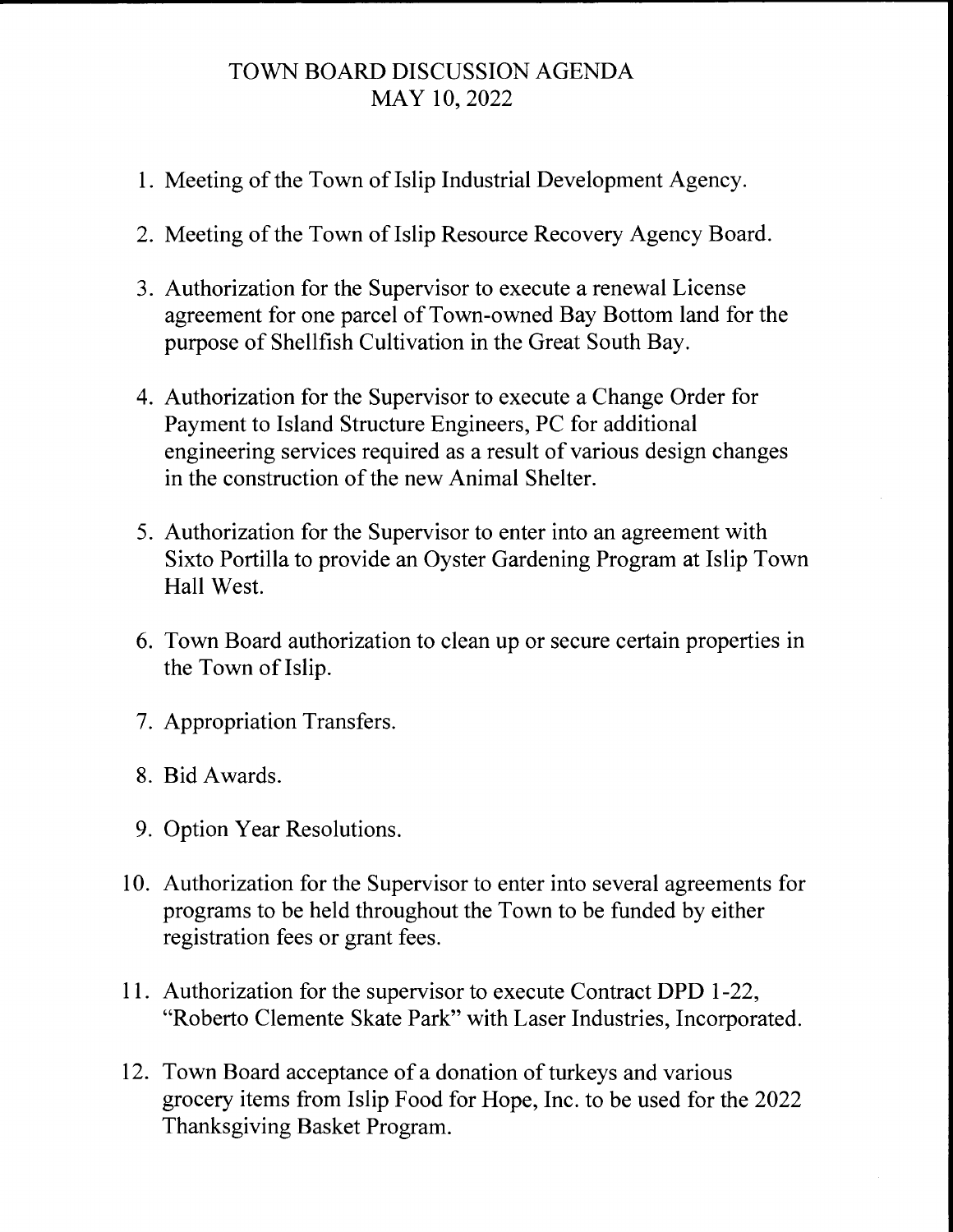- 13. Town Board acceptance of a donation of approximately 200 influenza vaccines from Catholic Health-Good Samaritan Hospital to be offered to Town of Islip Seniors at the annual Senior Health Fair at the Caesar Trunzo Senior Center on September 19, 2022.
- 14. Authorization for the Supervisor to apply for and accept funding from the Suffolk County Office of the Aging for Expanded in-Home Services for the Elderly Program (EISEP).
- 15. Authorization for the Supervisor to execute an amendment to the Professional Services Agreement with L.K. McLean Associates for additional design and construction inspection services.
- 16. Authorization for the Supervisor to execute any and all documents to renew the contract DPW 4-2019, Installation and Maintenance of Street Lights with Welsbach Electric Corp. of Long Island.
- 17. Town Board approval to reschedule the Change of Zone hearing date from September 29, 2022 to Thursday, September 22, 2022.
- 18. Town Board approval to adopt the revisions to the Town's Administrative Procedures Manual, section 107, to reflect Town's current FOIL process and to bring this section up to date.
- 19. Special Events.
- 20. Authorization for the Supervisor to execute any and all documents with Johnson, Kukata & Lucchesi Engineers, PC for construction management and inspection services related to the Rehabilitation of several Taxiways and Whiskey Airfield Guidance Signs at Long Island MacArthur Airport.
- 21. Town Board approval for a monetary adjustment to be used for the continued retention of Kaplan Kirsch & Rockwell LLP as outside counsel in connection with property development at Long Island MacArthur Airport.
- 22. Authorization for the Supervisor to exercise the renewal option to the License Agreement with JVC Media LLC to utilize certain space with the main terminal building to operate and manage a studio for the purpose of broadcasting commercial radio content 24 hours per day at Long Island MacArthur Airport.